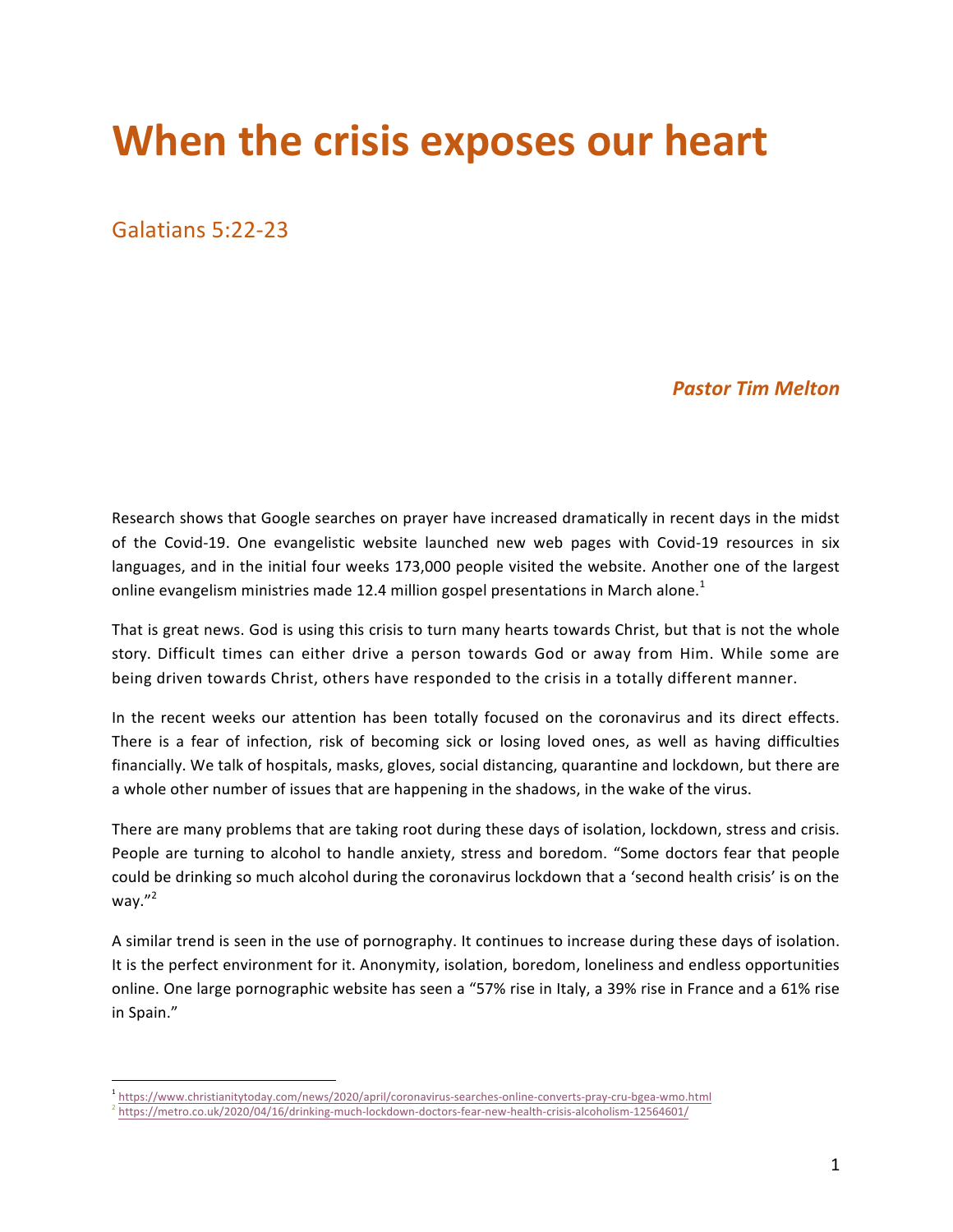I recently spoke to one of the doctors in our church. He is a general practitioner but said that one of the common issues that he is now dealing with is that of anxiety attacks and mental health. It is the natural result of people being confined to their apartments, isolated, afraid and confronted with the condition of their own hearts, minds and desires.

Research is also telling us to expect thousands and thousands of households dealing with increased levels of stress, anxiety, fear, anger, irritability, emotional exhaustion, and depression.<sup>3</sup> Many of us can relate with this.

The Spanish Ministry of Equality has reported that domestic abuse has increased greatly in recent days. The number of women and children who have been physically abused continues to increase during this time of lockdown.<sup>4</sup> There are similar reports coming from China, France, Italy, Great Britain, and now even a statement by the United Nations' Secretary General António Guterres, urging governments "to put women's safety first as they respond to the pandemic". One abuse victim said this, "During the epidemic, we were unable to go outside, and our conflicts just grew bigger and bigger and more and more frequent" she said. "Everything was exposed." $5$ 

That last phrase was more telling than she probably knew. In many ways, as we walk through this crisis, many things are being exposed. Crisis and pressure bring to the surface characteristics that were already in our hearts before, but were just hidden.

For many, this type of isolation and uncertainty are a perfect setting for temptations, phobias, addictions and other expressions of escapism. It exposes the emptiness of man's hearts and our vain solutions to fix or at least numb ourselves to the real spiritual issues. It exposes our inability to control our situations and manage our own lives.

Being Christian does not make us immune. Even in the midst of the church there are likely those who are ensnared with alcohol, pornography, mental health issues, and domestic abuse. For those who are, please reach out to us so that we may walk with you. You do not have to pass through these days alone. Call out to God for help and let us be there with you in the process.

Whether we are struggling with these issues or other issues, we must take note of what is happening in our lives. When life squeezes us, as this crisis is, what is on the inside comes out. What is coming out of us during these days? Is it love or bitterness? Is it joy or sadness? Is it peace or anxiety? Is it patience or irritability? Is it kindness or rudeness? Is it gentleness or is it anger and harshness? Is it self-control . . . or self-indulgence? With Christ we have a choice. If we are followers of Christ, the Holy Spirit has come to dwell within us. In Him we have the resources to walk in holiness and love, even in the midst of these trying days.

 <sup>3</sup> https://www.weforum.org/agenda/2020/04/this-is-the-psychological-side-of-the-covid-19-pandemic-that-were-ignoring/

<sup>4</sup> https://www.euroweeklynews.com/2020/04/02/domestic-violence-calls-to-016-in-spain-increase-by-18-the-during-covid-19-lockdown/

<sup>&</sup>lt;sup>5</sup> https://www.nytimes.com/2020/04/06/world/coronavirus-domestic-violence.html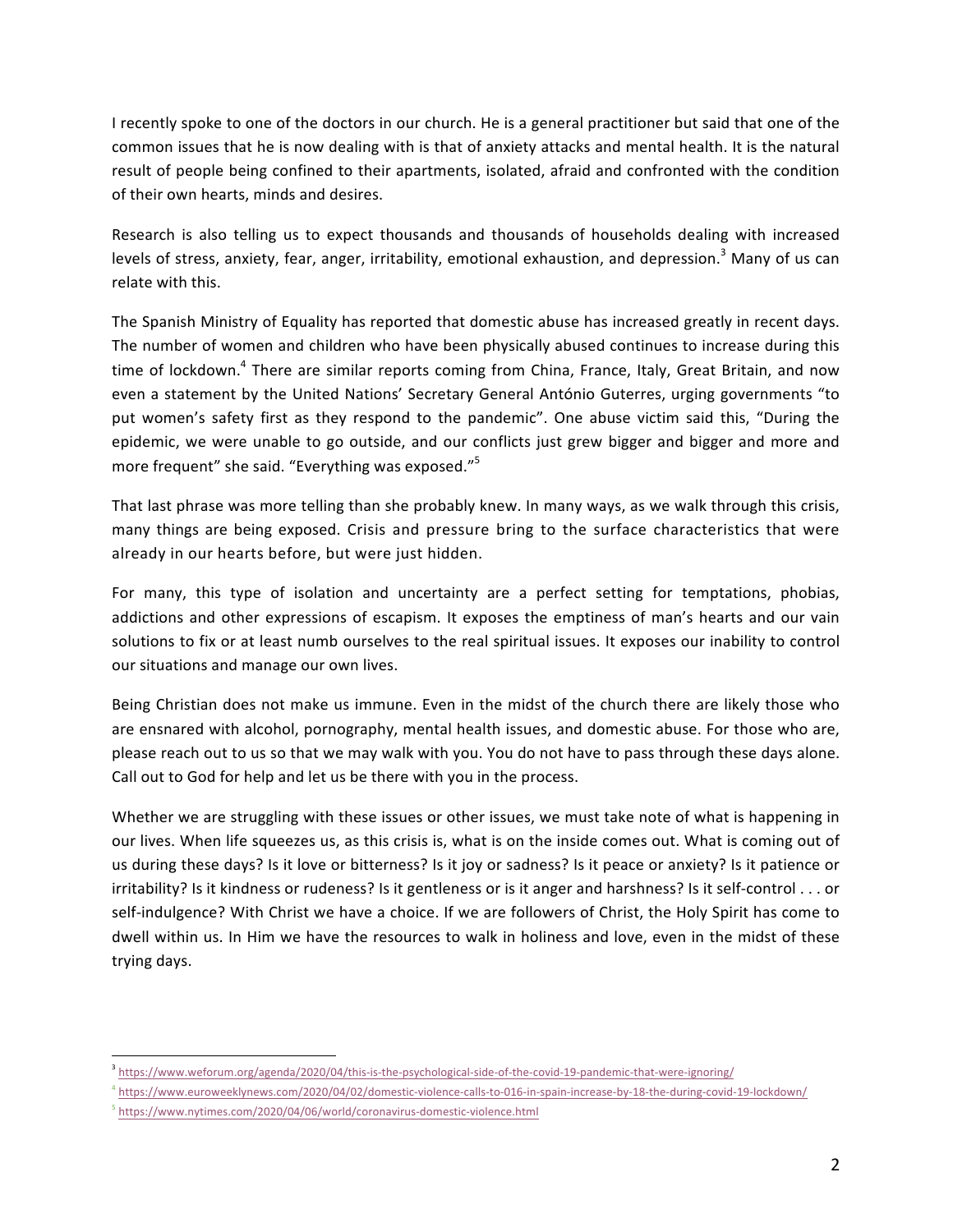In Galatians 5:22-23, we find these words:

*"But the fruit of the Spirit is love, joy, peace, patience, kindness, goodness,*  faithfulness, gentleness, self-control; against such things there is no law."

If you could change one thing about your character from this list, what would it be? It is very likely that for some of us more than one character trait came to mind. In Galatians 5:22-23 we see that change is possible.

Throughout scripture we see this idea of bearing fruit. Fruit is seen as the words, the actions, the emotions, the thoughts and the desires that come out of our lives. In Matthew 3:8, it instructs us to "bear fruit in keeping with repentance". Psalm 1:3 talks of the blessedness of a man who delights in the law of the Lord. *"He is like a tree planted by streams of water that yields its fruit in season, and its leaf does not wither. In all that he does, he prospers."* In Luke 6:45, we learn that "*the good person out of the good treasure of his heart produces good, and the evil person out of his evil treasure produces evil.*" Biblically speaking, the words, actions, emotions, thoughts and desires that come from our lives originate from our hearts. Good heart, good fruit. Bad heart, bad fruit.

God desires that our hearts and our lives will bear righteous fruit. In Galatians 5, the Apostle Paul writes of a war that wages within each of us. It is between the flesh and the Spirit. The flesh is our old godless sin nature. The Spirit is the new life of Christ that now indwells us. The old nature has been defeated, and yet when we do not submit to the working of the Spirit, when we do not believe and obey the truths that are found in God's Word, the flesh seeks to draw us back to our old sin patterns, our old ways of trying to meet our own needs.

As we walk in the flesh we seek to meet our own needs and fulfill our own desires. We are driven to selfishness, jealousy, covetousness, pride, greed and the manipulation of others. Walking in the flesh results in many types of sin. In contrast, as we walk by the Spirit we have been freed from the power of sin and are now compelled by love to serve Christ and to serve others.

A few verses later, in verse 25, it describes how to walk in the Spirit. It says to *"keep in step with the* **Spirit.**" This phrase "keep in step" was a military term. The soldier did not set the pace, or the direction. He merely submitted to the stride and the speed of his commanding officer and kept in step. The soldier was to completely trust his commanding officer, even to the point of following him into battle. That is our role with the Holy Spirit. We are not to get ahead of Him or behind Him. We surrender to His guidance, fully trusting in His leadership and purpose of where He leads us.

As we walk in step with the Spirit our needs are now met in Christ. Our desires are drawn to holiness and godliness. As we submit to the Spirit He works in us "love, joy, peace, patience, kindness, goodness, *faithfulness, gentleness, and self-control."*

Now some will read this listing of fruit of the Spirit and respond, "That was possible for Jesus because he is the Son of God, but I will never be able to bear these types of fruit." Scripture would agree with you. You will never be able to bear this type of fruit, but the Spirit of Christ who dwells within every believer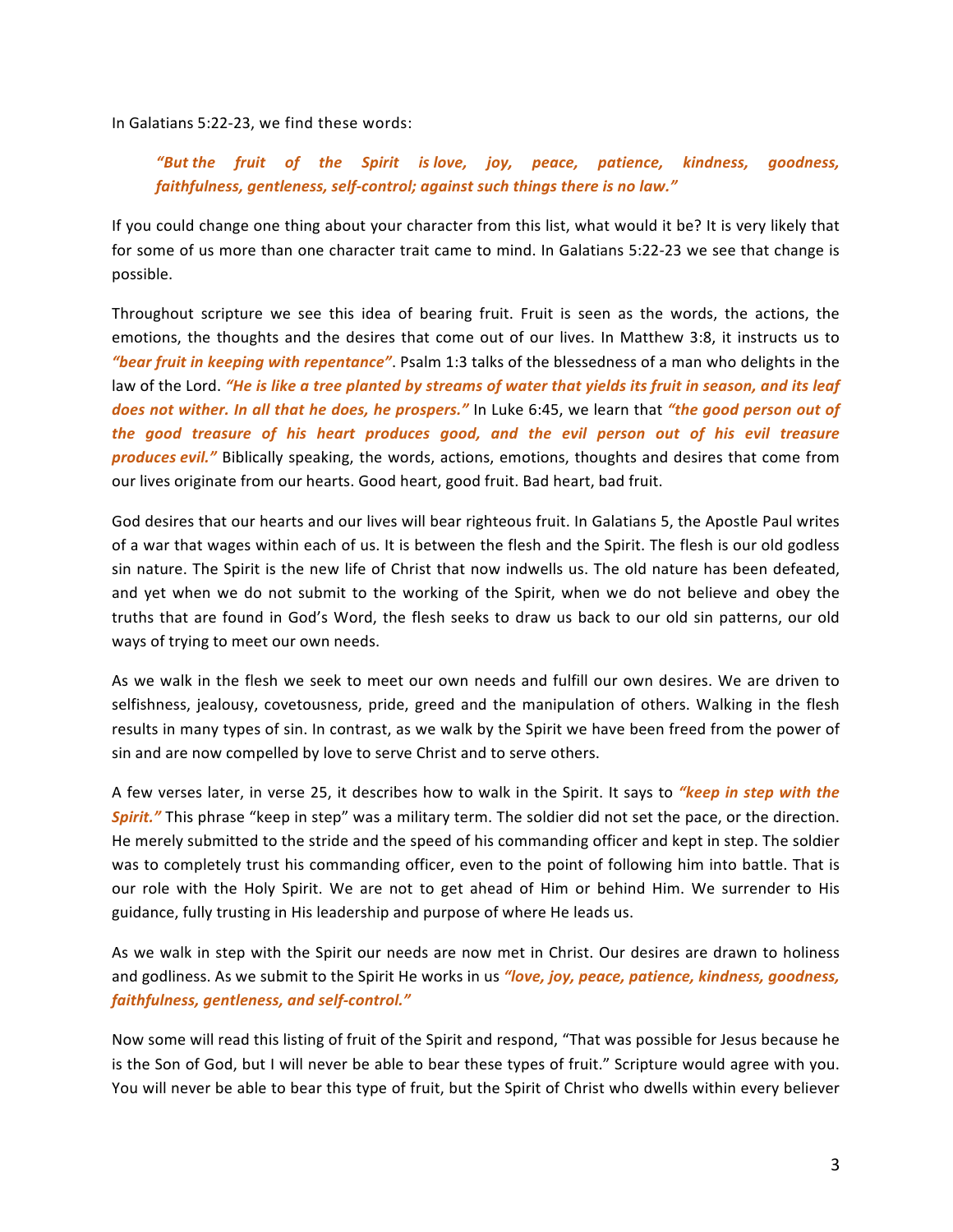can. It is Christ in us, who is our hope of glory (Colossians 1:27). Did he not say, *"whoever believes in me will also do the works that I do; and greater works than these will he do, because I am going to the Father***"**? (John 14:12)

Probably one of the best known passages in scripture about bearing fruit is found in John 15:5. Jesus said, "I am the vine; you are the branches. Whoever abides in me and I in him, he it is that bears much *fruit, for apart from me you can do nothing."* It is as we walk closely with Jesus in obedience that we are empowered to bear fruit. The moment that we draw away from his lordship and his resources we are drawn towards selfishness and sin once again.

As one reads this list of fruit of the Spirit it is not meant to bring condemnation, but a holy discontentment, a longing for more of God and more of the life He has provided for us. As we see our failings may it drive us back into God's arms of grace where once again the gospel comes alive to us.

We need to be mindful that religious works are not the same as fruit of the Spirit. The fruit of the spirit are not, "attending church regularly, serving on the hospitality team, paying for your children to attend a Christian school, witnessing, or even studying your Bible every day." Those can be done by a person who has no relationship with Christ. The fruit of the Spirit are the supernatural characteristics of your life that can only be present through the workings of the Holy Spirit (Galatians 5:22-23). Our fruit will either give testimony to our walking in the flesh or our walking by the Spirit.

We will never become like Christ in our own power, will or discipline. We will never become like Christ if we are motivated by fear, guilt, shame or pride. We will always return to our sinful ways and our old sin nature. The external motivation will never be enough. Something has to change on the inside, at the deepest level of who we are. Our nature has to change, and that can only be done when the Spirit of Christ comes to live inside of us. In that moment everything begins to change.

Some might ask, "What if I am not experiencing what Paul is describing?" One of three options is occurring. The first is the possibility that you are not walking by the Spirit because He does not live in you. If you have never turned from your sin and believed in Jesus Christ, then the Spirit of God does not live in you. He is the only one who can bring the fruit of the Spirit to pass in our lives. You might consider reading "The Parable of the Sower", in Luke 8, where it describes different types of people who have received God's Word. Some have heard it and disregarded it immediately. Others have at first rejoiced in hearing the good news, but once tested they turn away. Others continue in the Word of God for a while, but are drawn away by the cares, riches and pleasures of this world. Only those who receive God's Word and "hold it fast in an honest and good heart" are truly in the faith. Have you ever repented of your sin and believed in Jesus Christ? If not, please consider it today and be saved.

Others might ask, "What if I am a follower of Christ but I am not experiencing the Fruit of the Spirit? One of two options is likely occurring. One is that you are not experiencing the Fruit of the Spirit because you are not abiding in Him. Abiding is similar to the child who stays near the father and benefits from all the resources that the father offers for the child's care. But it is also more than this. It is the child's heart becoming like the father's heart. It is more than just receiving gifts from the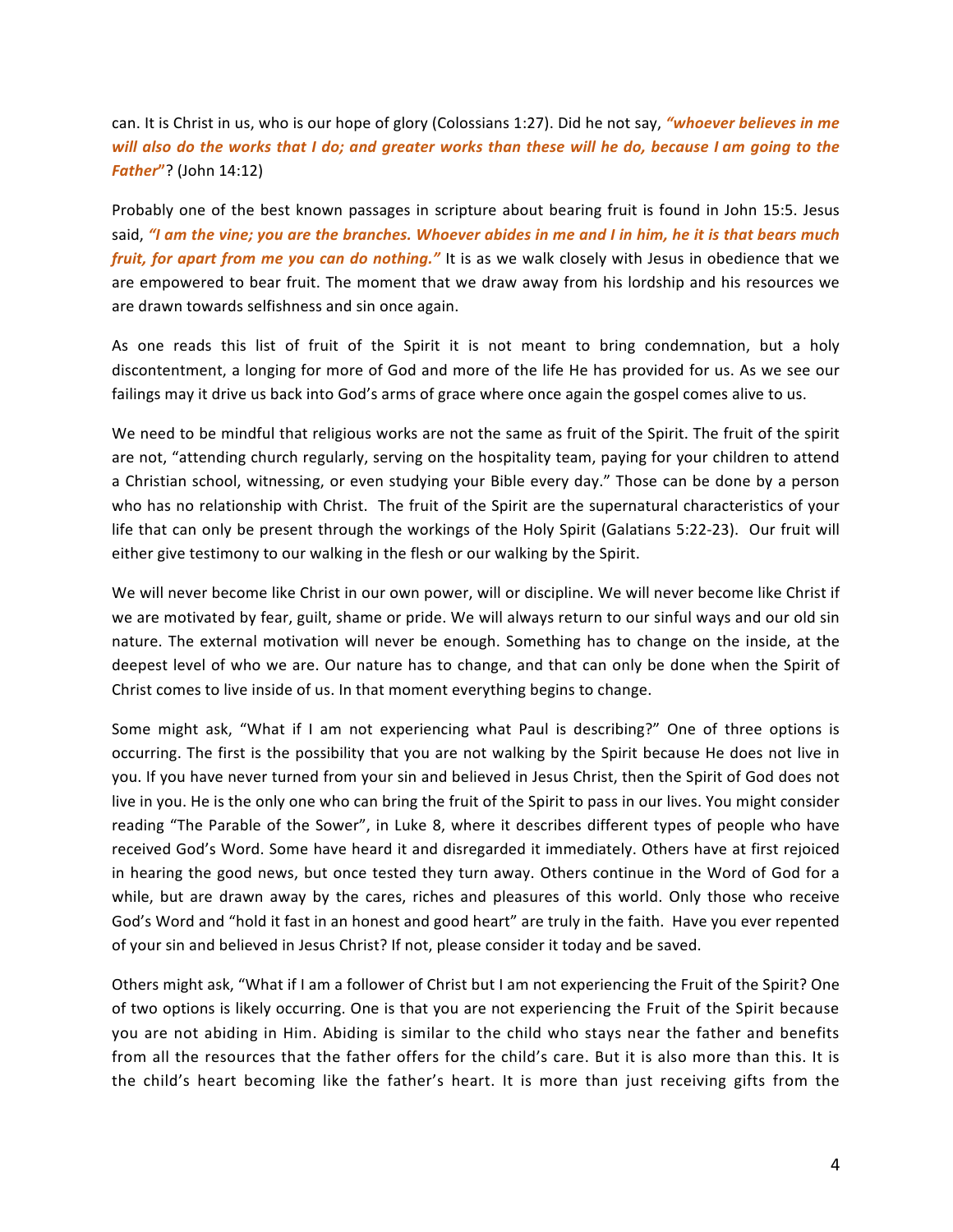father. It is becoming like Him. If a person is a child of faith, but is not bearing the fruit of the Spirit, it is likely that they are not walking near to God on a daily basis.

Another possibility is that a person is a child of God and they are walking near to God, but they are still not experiencing all of the fruit in their lives. In Philippians 2:12, we are told to work out our salvation with fear and trembling. It is not saying to earn your salvation. It is saying that now that you are in Christ learn how to walk in it. It takes time. It is a process. As we see these characteristics evident in our lives in an increasing measure we can be encouraged that we are in the faith (2 Peter 1:8). It would be similar to a man who has been in prison for 50 years and is now free. They are free, but they now must learn how to live as a freeman. This could be said of each of us. We have been counted righteous through the blood of Christ. Now, day by day we grow in our faith, seeking to bear more and more righteous fruit. As we follow Christ, more and more character traits of our lives are brought into submission to the lordship of Christ.

So how does one begin to move towards a life that bears the fruit of the Spirit? It is somewhat like healing hypothermia. Let me explain. Hypothermia is when a person's body temperature drops to an abnormally low level.

A case of mild hypothermia (32.2°C to 35°C) results in high blood pressure, shivering, rapid breathing and heart rate, constricted blood vessels, apathy, fatigue, impaired judgment, hunger and nausea, dizziness, difficulty speaking and lack of coordination.

A case of moderate hypothermia (28°C to 32.2°C) results in an irregular heartbeat, a slower heart rate and breathing, lower level of consciousness, dilated pupils, low blood pressure, and a decrease in reflexes, shivering may stop, slurred speech, significant confusion, drowsiness, apathy or lack of concern, and a weak pulse.

A severe case of hypothermia (less than 28°C) results in labored breathing, nonreactive pupils, heart failure, pulmonary edema, and cardiac arrest.

Listening to all of these complications reminds us of our spiritual life sometimes. There are so many improvements needed it is almost overwhelming. Where do we start? How will we be like Christ?

The cure to hypothermia is not to focus on each and every symptom. The solution is to rewarm the body. There are various ways that this can be done depending on the situation and the resources available, but there is only one focus. Rewarm the body. If you start concentrating on the eyes that are dilated, all could be lost. If you focus your time on alleviating the nausea, all could be lost. If you only focus on ways to help the confusion, all could be lost. There is one focus to saving someone from hypothermia. You must rewarm the body. If it is done soon enough, the person will be saved and the symptoms will disappear.

Our pursuit of spiritual fruit is the similar. Our solution is Christ. We are not to focus all our attention on each and every different deficiency in our spiritual life. We are to let our failings drive